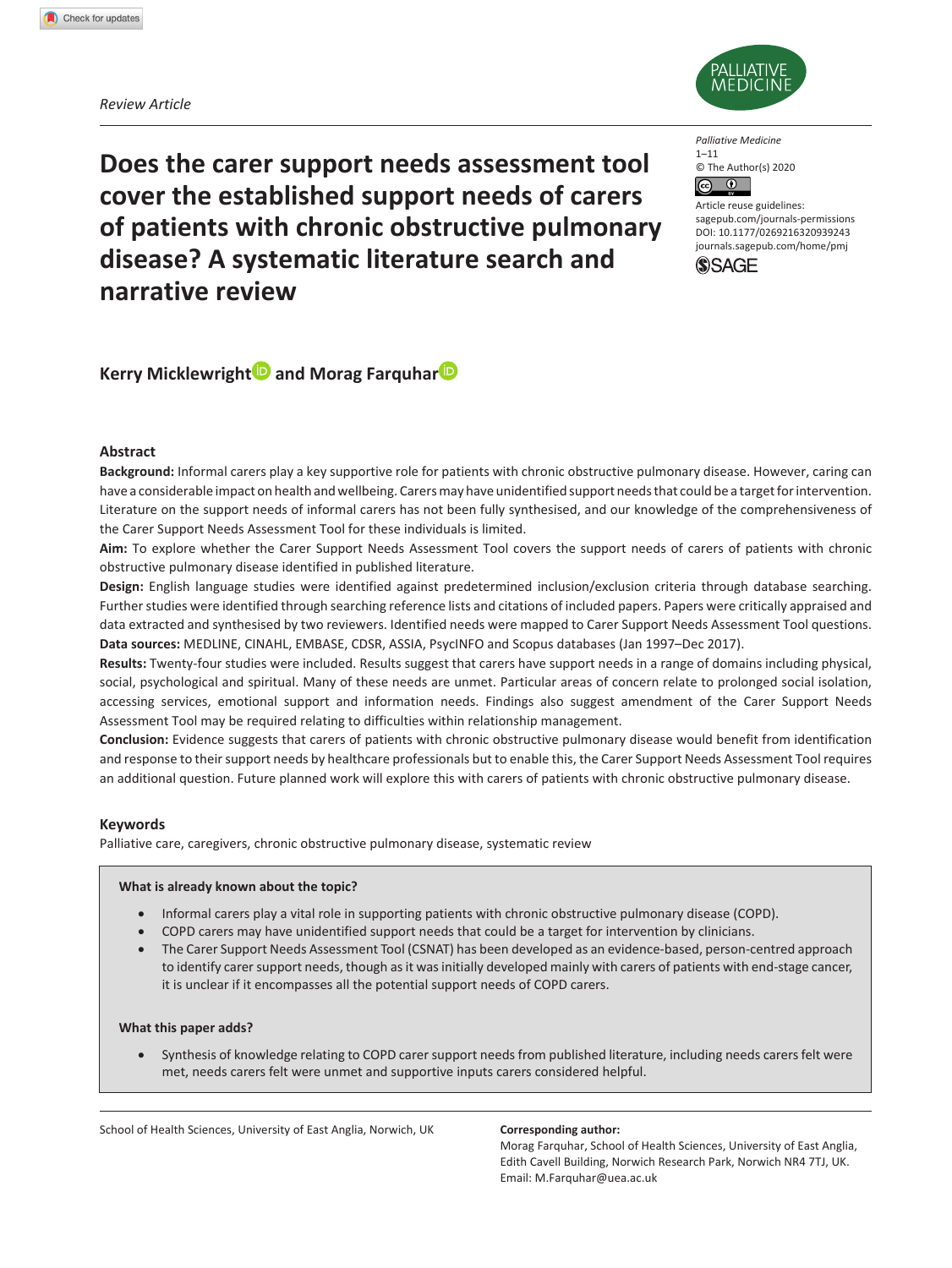• Mapping of these support needs to the CSNAT, which suggests that the addition of a question encompassing relationship management issues may be required to make it more comprehensive for COPD carers.

#### **Implications for practice, theory or policy**

- Many of the support needs of COPD carers are unmet; particular areas of concern relate to prolonged social isolation, accessing services, emotional support and information needs.
- COPD carers would benefit from identification, a comprehensive, person-centred assessment of their needs and appropriate response to these needs by clinicians.
- The CSNAT is a promising approach to identify COPD carer support needs, though it may require amendment to ensure it fully encompasses the potential needs of this group.

# **Introduction**

Informal carers are unpaid 'lay people in a close supportive role who share in the illness experience of the patient and who undertake vital care work and emotion management'.1 They provide essential support to patients with progressive long-term conditions such as chronic obstructive pulmonary disease (COPD) relieving pressure on overstretched health and social care services: one study reported that 77% of advanced COPD patients indicated they had a carer.<sup>2</sup> Carers support patients with personal care, meal preparation, shopping, managing healthcare appointments, providing emotional support and administering medication, including the use and maintenance of nebulisers.3–5 Evidence also suggests that, historically, COPD patients have experienced significant inequalities in the provision of effective palliative care, potentially indicating the particular importance of informal care support for this group.6–8

However, informal carers are patients in their own right with health and support needs of their own.9 A breadth of research indicates that caring for patients with COPD can have considerable detrimental impacts on carers' health and wellbeing. They report fatigue, anxiety, social isolation, depression, distress, financial difficulties and sleep disturbance.<sup>5,10-13</sup> Meeting the support needs of these carers is essential if they are to manage their own health and wellbeing, while providing care throughout the trajectory of the patient's illness. They may need support with both 'direct' needs, which refers to the support an individual may require for themselves, and 'enabling' needs, the support that carers may need to provide care.<sup>14</sup> However, there are few evidence-based interventions to support COPD carers, who may particularly benefit from an effective and consistent process to identify and address their support needs.13,15,16

Policy indicates that the support provided to carers should be tailored to the needs of the individual.<sup>17</sup> Identifying carers is the first step in this process, then a comprehensive, person-centred assessment should inform the provision of effective holistic support.<sup>18</sup> One intervention used for this purpose in practice is the Carer Support

Needs Assessment Tool (CSNAT) Intervention.14 The CSNAT Intervention comprises two components: (1) an evidencebased, 14 question tool that encompasses both direct and enabling needs which is integrated into (2) 'The CSNAT Approach', a five-stage person-centred process that facilitates a consistent and comprehensive assessment, response and review process. A strength of the CSNAT Intervention is that self-report is used to identify carers' needs directly rather than clinicians inferring what is needed through indirect measures such as carer burden questionnaires. However, the tool itself was originally developed with carers of patients in hospice care settings towards the end of life, predominantly caring for those with cancer diagnoses, therefore whether the questions comprehensively cover the support needs of carers of patients with COPD has not been examined. The disease trajectory, symptoms, length and type of caring and the availability of patient and carer support can differ significantly between COPD and end-stage cancer.<sup>19</sup> Investigation and synthesis of pre-existing evidence on COPD carer support needs may help to elucidate whether the CSNAT encompasses all of the needs of COPD carers and is suitable for use in practice with these carers in its current form. This review therefore aims to systematically identify carer support needs in COPD from the published literature and to use these findings to examine the comprehensiveness of the CSNAT for COPD carers through question mapping.

# **Methods**

## *Review question*

Does the CSNAT comprehensively cover the published support needs of carers of patients with COPD?

# *Study design*

A systematic search of peer-reviewed English language research literature published between 1997 and 2017 was conducted by two reviewers. The data extracted were synthesised and mapped to CSNAT questions, then narratively described. This approach was taken for reasons of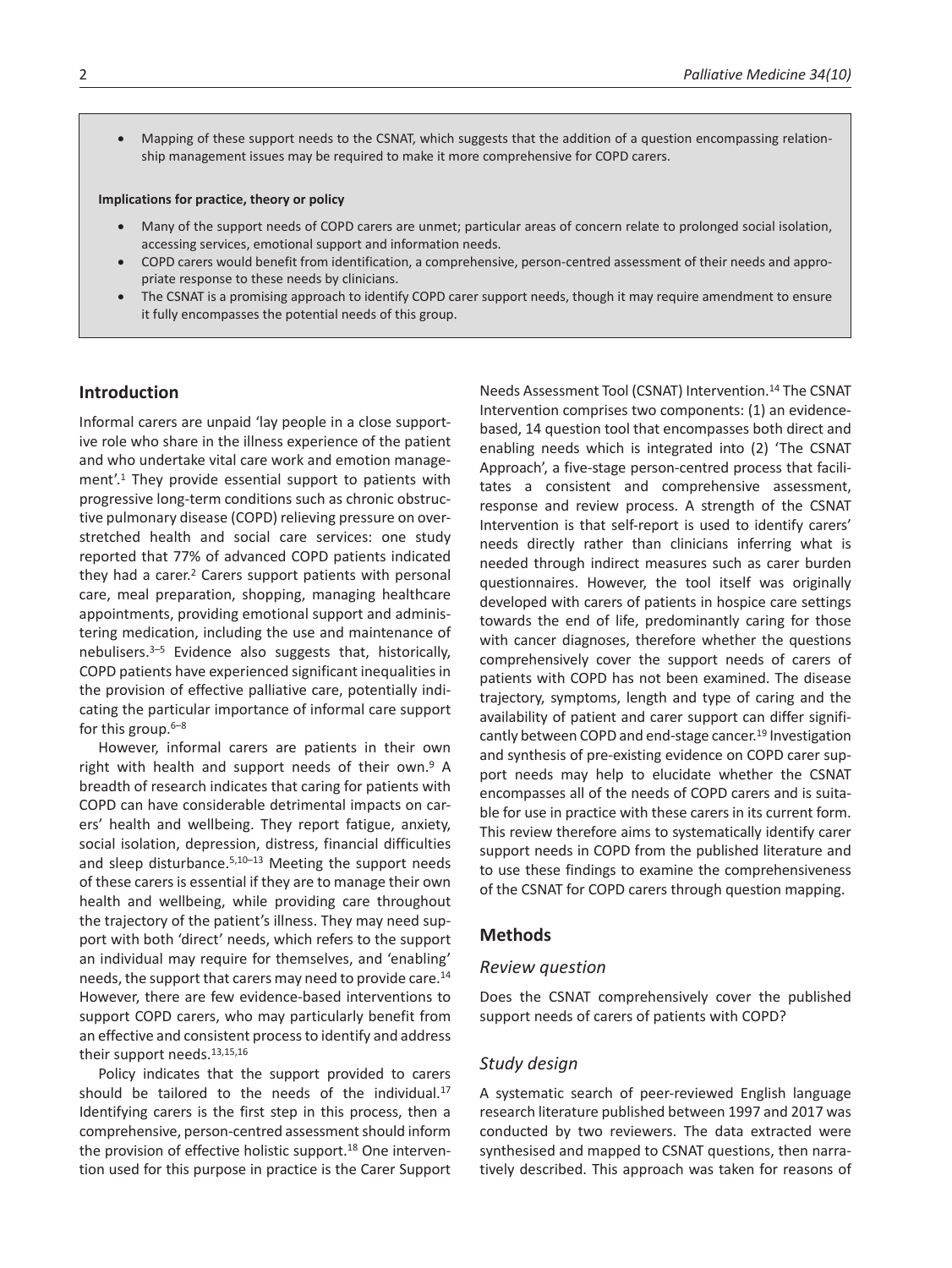pragmatism, based on the proposition that researchers should use the philosophical and/or methodological approach that works best for the particular research problem that is being investigated.20 This pragmatic approach was in keeping with the very applied nature of the review question. The review followed a registered protocol (Prospero database: CRD42018087082, accessible at [https://www.crd.york.ac.uk/prospero/display\\_record.](https://www.crd.york.ac.uk/prospero/display_record.php?ID=CRD42018087082) [php?ID=CRD42018087082](https://www.crd.york.ac.uk/prospero/display_record.php?ID=CRD42018087082)). The PRISMA checklist and flowchart were used to ensure clarity in reporting of activity at the various stages of the review.21

# *Study identification*

Medline, EMBASE, CINAHL, ASSIA, PsycINFO, Scopus and the Cochrane Database of Systematic Reviews (CDSR) were searched for relevant papers. Initial scoping searches of the literature indicated that carers may have support needs across a variety of domains (e.g. physical, psychological, spiritual and social). As such, a range of databases across multiple disciplines were included. Database searching was supplemented through forward and backward reference searching of studies identified as relevant.

Scoping searches of multiple grey literature databases including COPAC, OpenGrey, Ethos and ProQuest resulted in minimal relevant material, prompting the decision to exclude grey literature from the review.

The full inclusion criteria and search terms for this review are included as supplemental material (Appendices A and B). To be eligible, studies had to include adult participants  $(18+)$  who are/were informal carers of people diagnosed with COPD. Papers also had to include information about the support needs of these carers and/or 'helpful inputs' that carers considered helpful in reducing or resolving their needs. The review excluded editorials, opinion pieces, case studies and non-empirical studies.

A broad range of search terms were used due to variations in how informal carers are referred to by themselves and others: for example, spouses do not always identify with the term 'carer' as the support they provide is sometimes regarded by them as a natural extension of the marital role.22

# *Data extraction*

The first reviewer (K.M.) screened the titles and abstracts of potentially relevant papers against the inclusion criteria. If eligibility remained unclear, the full text was read; for any papers where uncertainty remained, the paper was discussed with the second reviewer to reach consensus. The second reviewer (M.F.) reviewed 10% of all identified papers to establish reproducibility of screening.

Data were extracted by the first reviewer. To refine this process, both reviewers independently extracted and interpreted data from three (12.5%) eligible papers initially. Findings were then compared and a consistent approach to the extraction and grouping of data was established.

For the purpose of this review, the meaning of 'support needs' was based on the Bradshaw's concept of 'expressed need' given that the CSNAT is a tool used to identify the needs of a unique individual through self-report.23 Extraction of data on support needs was then based on the work of Ewing and Grande, creators of the CSNAT.14 Needs were thus identified and grouped in relation to

- (1) Met needs: support needs that carers consider to be resolved, potentially through intervention from health or social services.
- (2) Unmet needs: support needs that carers consider remain unresolved or unsupported.
- (3) Helpful inputs: specific responses that carers considered useful in reducing or resolving their support needs.

The reviewers considered 'needs' and 'responses to need' in this way to separate discussion of support needs from discussion of potential interventions to meet these needs. This is because the appropriate response to a support need expressed by a carer may vary considerably depending on the individual. For example, two individuals may express a need for emotional support, but how this could be addressed depends on many factors, including the preferences of the individual and the local resources available.

# *Quality assessment*

Quality appraisal of eligible papers was carried out to identify potential areas of bias and consider the validity of findings reported within papers. Appraisal was completed by the first reviewer (K.M.). To determine accuracy of appraisal, the second reviewer (M.F.) additionally independently appraised a random sample (10%) of eligible papers. Minor differences were resolved through discussion.

Three quality appraisal tools were used, reflecting the varied methodology of included papers:

- 1. Qualitative: Items 1–9 of the Critical Appraisal Skills Programme (CASP) Checklist.<sup>24</sup> Item 10 was excluded as all papers were judged to be of necessary value for inclusion in this review.
- 2. Quantitative: Appraisal Tool for Cross-Sectional Studies (AXIS).25
- 3. Narrative review: The reviewers modified the International Narrative Systematic Assessment (INSA) tool.26 Rather than using the point-scoring system devised by the creators of the INSA, items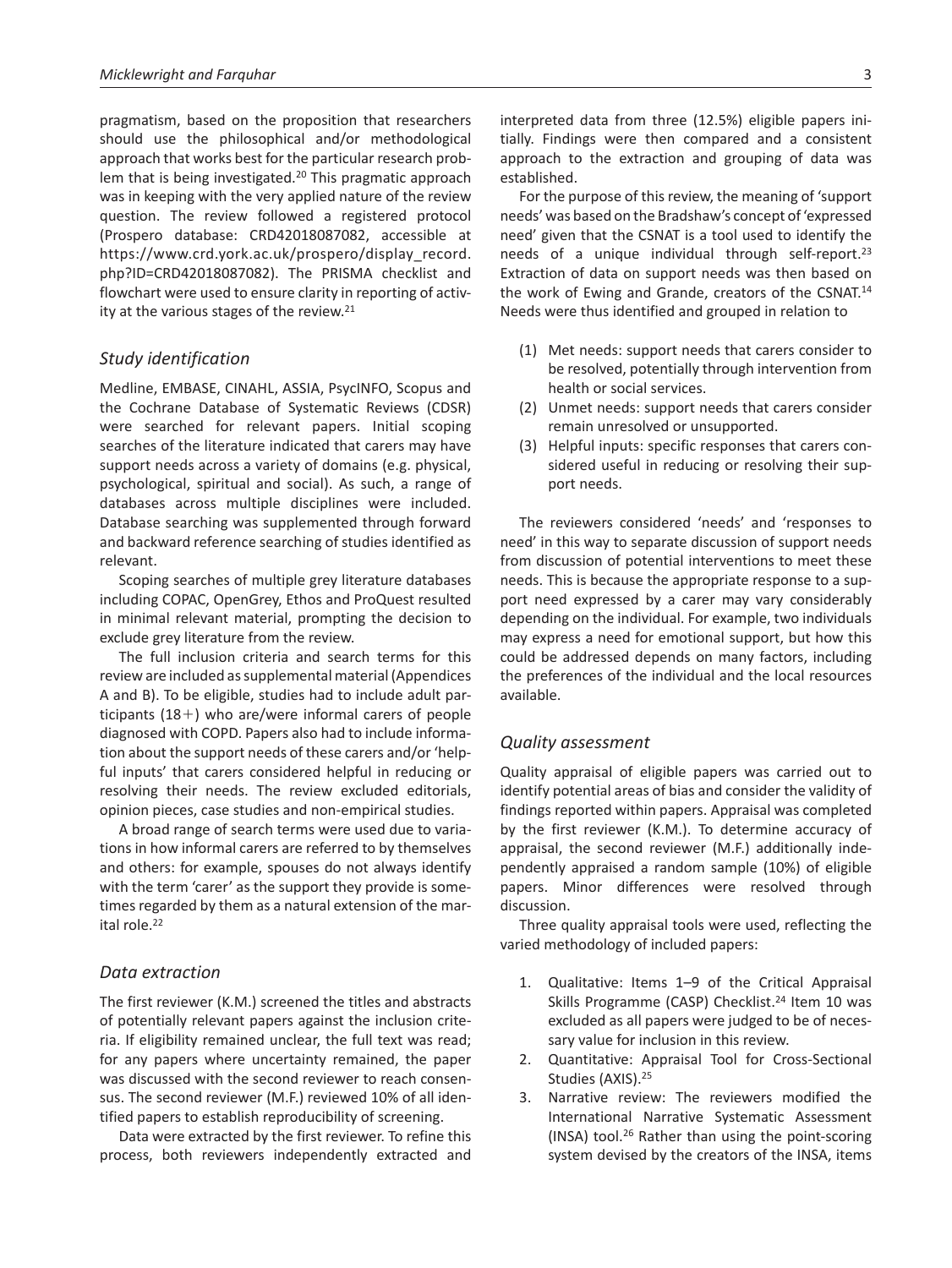were phrased into 'yes/no' questions to maintain a consistent approach to quality appraisal.

# *Data analysis*

A licence granting permission to use the CSNAT within this review was obtained from its creators. Extracted 'met needs', 'unmet needs' and 'helpful inputs' were mapped onto the 14 CSNAT questions. In their study reporting the development of the CSNAT, Ewing and Grande explain how qualitative data from carers were initially grouped into discrete categories, which were further refined into CSNAT questions. The reviewers utilised these categories to ensure that mapping was congruent with the support needs Ewing and Grande intended to be encompassed by each question on the tool. This process was achieved by considering each identified need in turn and reviewing the CSNAT questions to identify whether, and where, the need could be mapped to the tool. Each of the individual CSNAT questions relates to a broad domain of need, therefore multiple support needs can map to one domain; individual needs can also sometimes map to more than one domain.

Extracted support needs that could not be mapped onto any of the tool's questions indicated areas where amendment of the tool may be useful to ensure the CSNAT is comprehensive for COPD carers. Given the breadth of the individual CSNAT questions noted above, these unmapped support needs were then reviewed to establish whether they could be synthesised to represent one or more additional broad areas of support need (or new 'domains of need'). This process was achieved primarily through discussion within the research team, followed by additional consultation with the CSNAT developers. This consultation included a revisiting and discussion of the developers' original work in developing the tool plus work they were conducting (in parallel to the study reported here) to consider the utility of the tool with carers of patients with motor neurone disease (MND). Following this, a narrative description of the findings was produced. This design was congruent with paradigm of pragmatism in providing the best methodological approach to answer the very applied review question.<sup>20</sup>

# **Results**

# *Study selection*

Searches yielded 24 eligible papers (see Figure 1); 14 were qualitative, six were quantitative and four were narrative reviews (see Appendix C – supplemental material). Details relating to the quality appraisal of these papers are also included in the study characteristics tables.

Included papers were completed in the United Kingdom, 16,18,27-29 Iceland, 30 Portugal, 13,31,32 Denmark, 33 Japan,<sup>34</sup> the Netherlands,<sup>35</sup> Sweden,<sup>36-38</sup> Australia, 39-42 Ireland,5,43 Canada44,45 and Norway.46 Participants from qualitative and quantitative studies were recruited from a range of sites, including outpatient clinics,<sup>27,36</sup> inpatient units/hospitals, 33,46 primary care, 31 a civil registry, 29 the community, <sup>40,41,44</sup> pre-existing studies<sup>45</sup> or more commonly from multiple settings.<sup>28,30,32,34,37-39,43</sup> One study recruited carers from medical records, but the setting was unspecified.<sup>5</sup> Another did not state any setting.<sup>42</sup>

All but one qualitative study used interviews to gather data;5,18,27–32,36–39,43,44 focus groups were utilised in the remaining paper.33 Quantitative studies were observational, with most being cross-sectional; 34,40–42,46 the one exception to this was Ross and Graydon,<sup>45</sup> who employed case-control. Carers were more likely to be female, with 15 papers either recruiting more women than men or specifically targeting female participants.27–30,32,33,37,39–46 Only one study with mixed gender participants had a greater proportion of men than women,<sup>36</sup> though two further papers were focused on male carers exclusively.31,38 Four included papers were review articles.13,16,18,35

# *Quality appraisal*

Several issues were revealed through quality appraisal that may impact upon the validity of findings. Multiple studies encountered difficulties with recruitment and carer engagement, including Hynes et al.<sup>43</sup> and Bove et al.<sup>33</sup> Researchers suggested these issues may have arisen from the disparity between how some carers selfidentify and how they are labelled by others; researchers expressed concerns that the individuals they had attempted to recruit did not identify with the 'carer' label and hence chose not to engage with the studies. Further issues encountered within the studies related to carers struggling to engage due to difficulties in finding the time to participate or because of an unexpected deterioration of the patient's health. Many studies recruited carers through patients or required the explicit consent of the patient to proceed.

# *Overview of findings relating to identified carer needs*

The majority of support needs reported were unmet. There were four key areas initially identified with which carers needed support: informational, emotional distress, social isolation and access to services. These are outlined before the mapping of COPD carer support needs to CSNAT items is presented.

*Informational.* Insufficient information provision was a consistent finding of the review. Carers appeared to struggle with understanding COPD as a medical condition; their lack of confidence in their knowledge of COPD was evident throughout. Although two studies suggested that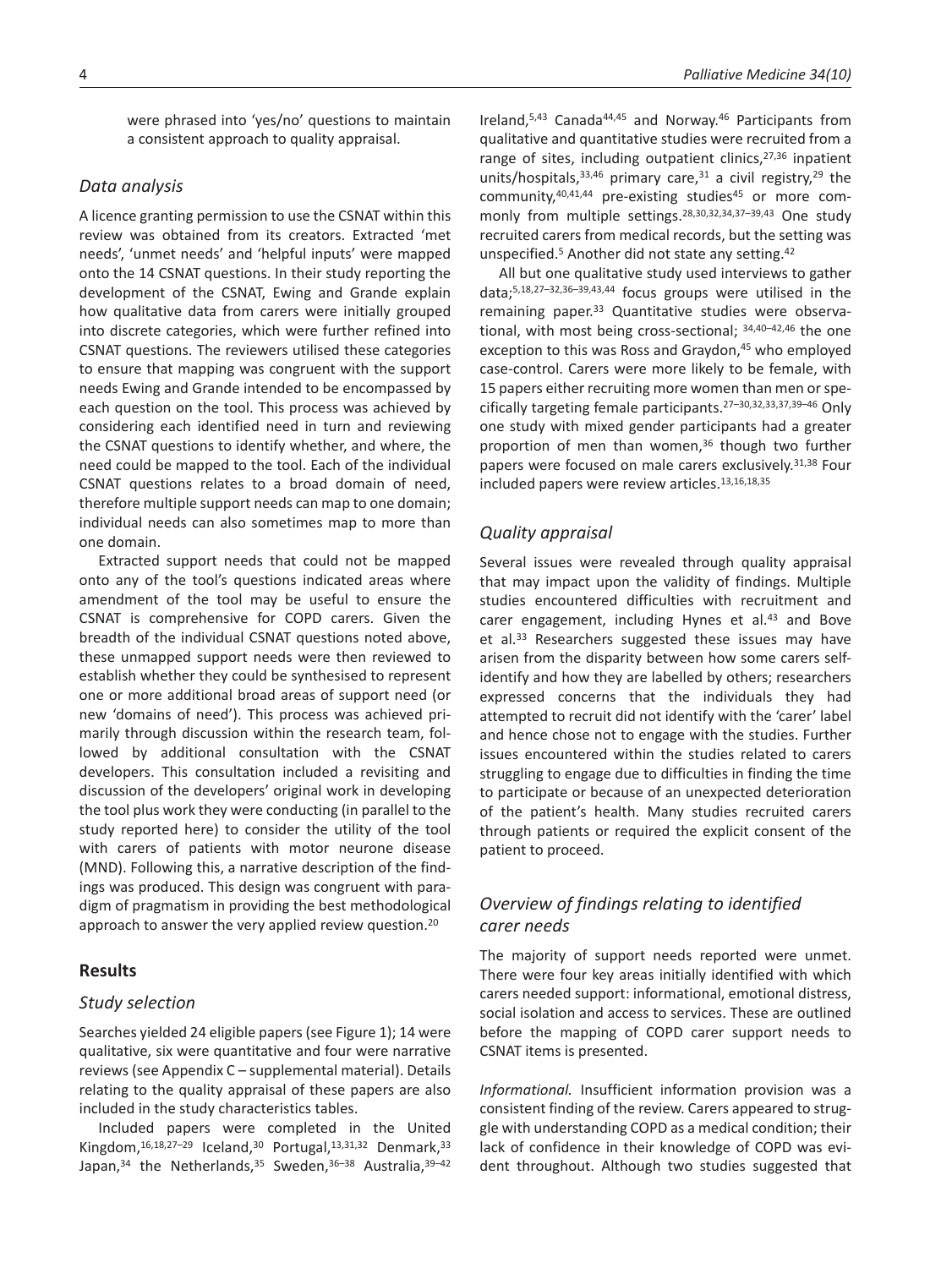

**Figure 1.** Preferred reporting items for systematic reviews and meta-analyses flowchart for article selection.

carers had received sufficient disease-specific information to meet their needs, 39,42 eleven papers indicated significant shortfalls in the information provided to carers.5,13,18,28–30,37,38,43–45 One paper described how the provision of adequate information about COPD only took place in the last few days of the patient's life.39

Carers also demonstrated considerable unmet needs in relation to information about managing symptoms. Carers reported the need for further information about the patient's medication,31,33,42 managing COPD exacerbations,28,39 managing the patient's anxiety,<sup>28</sup> managing oxygen and health aids,43 maintaining the quality of life for the patient-carer dyad28 and help to know when the patient required hospitalisation.39,45 Knowledge about, and signposting to, available services was also a major unmet need for carers.5,16,18,28,29,35,41,42

*Emotional distress.* Many of the carers expressed unmet needs in relation to emotional distress. Carers in ten of the included papers discussed a range of powerful emotions that they had not received support to manage, including helplessness, powerlessness, anxiety, fear, sadness, anger, frustration, guilt, resentment, shame, grief, loneliness and uncertainty.13,18,29,33,35,38,42–45 Carers felt abandoned,29,33,44 struggled to ask for help from others<sup>29,30</sup> and reported that they had no one to talk to.34,42,44,45 In some cases, emotional needs stemmed from fearing for the patient. Carers worried about what would happen if they became too ill to provide care.<sup>31,42</sup> They also feared the patient dying, being particularly fearful of death by asphyxia.29,32,45

*Social isolation.* Carers expressed difficulties relating to social isolation in half of the papers included in the review, with their caring responsibilities preventing them from feeling able to leave the house, have a social life, engage in leisure activities or have time for themselves.13,18,29,30,32,33,35,36,38,42,44,45 Leaving the patient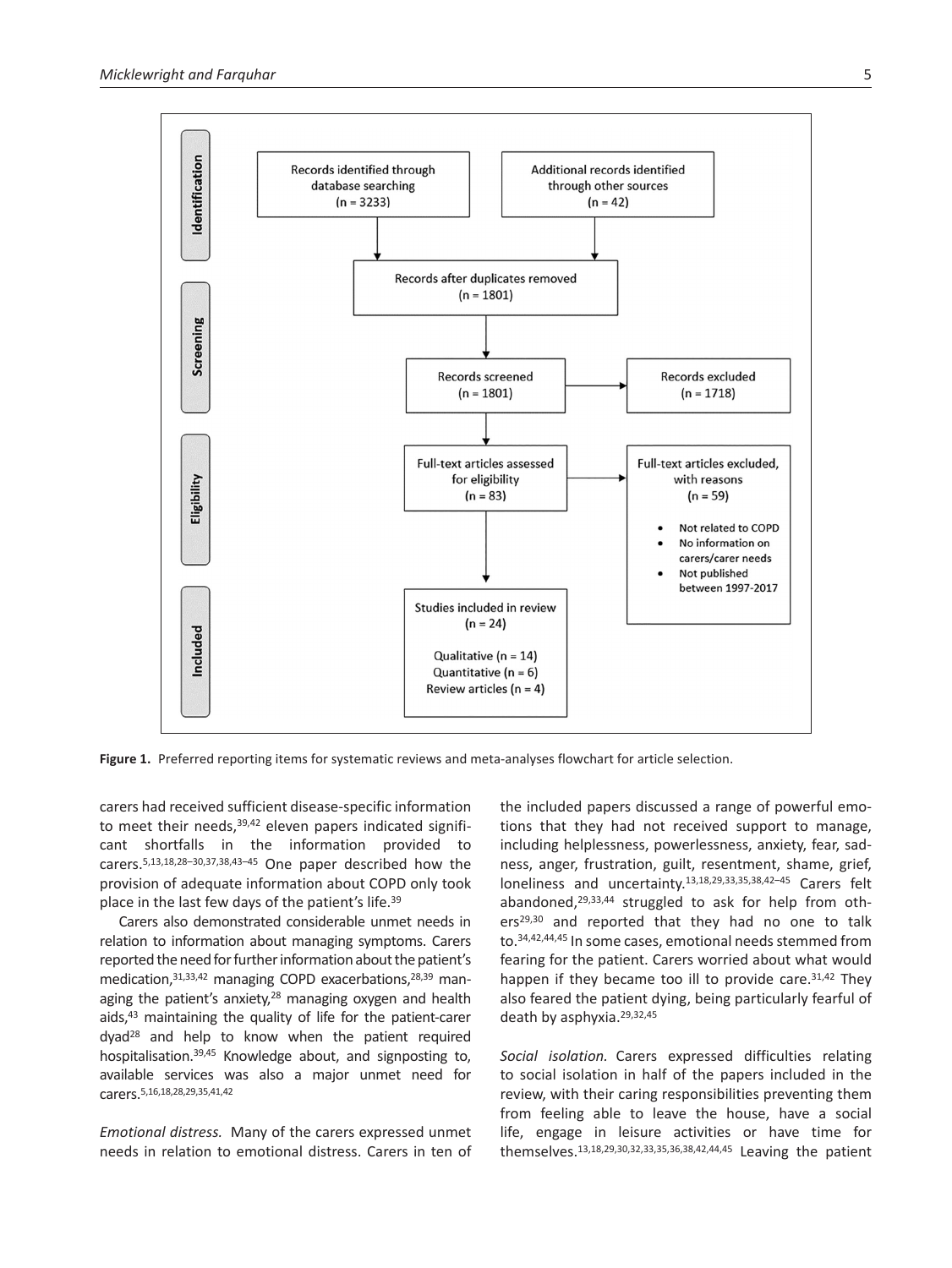at home could provoke guilt, fear and anxiety, inhibiting carers from pursuing opportunities for socialising outside the home. It is likely that difficulties accessing other sources of care for the patient contributes to this, 31, 34, 42 and some carers reported a desire for a break from caring30 and support to reduce their exhaustion and fatigue.18,29,36,44

*Access to services.* Findings suggest that COPD carers encounter considerable barriers to accessing services. Carers appear to struggle with accessing financial assistance,5,13,29,32,42–44 alternative sources of care for the patient,<sup>31,34,42</sup> support from social services,<sup>13,46</sup> adequate specialist healthcare services, $31$  spiritual support $40,42$  and affordable, consistent home help.18,34,37–39,42,43 Studies also revealed significant difficulties in accessing equipment and housing adaptations.5,18,28,29,39,44 Interestingly, carers sometimes indicated that a patient struggling to access services also resulted in an unmet carer support need; for example, carers reported that a lack of patient access to emotional support and rehabilitation was an unmet carer need.34,41

# *Mapping needs to CSNAT questions*

The range of met needs, unmet needs and helpful inputs identified were then mapped to CSNAT questions. The outcome of this is reported below and summarised in Appendix D (supplemental material). Needs are grouped by the CSNAT questions they were mapped to during data analysis.

Most of the needs and helpful inputs extracted from papers were encompassed by the CSNAT, and no CSNAT questions appeared to be redundant for COPD carers. However, additional needs related to relationships were identified that could not be mapped to any existing CSNAT questions: the patient-carer relationship and the carerclinician relationship. The majority of these relationship needs were unmet.

*The patient-carer relationship.* Carers in five studies reported needs that were related to changes or difficulties within the patient-carer relationship.30,30,33,36,40 Carers reported a loss of intimacy and understanding from the patient,30,35,42 tensions and constraints between them and the patient $32$  and a desire for health professionals to be receptive to discussing relationship problems.38

*The carer–clinician relationship.* Carers felt that clinicians did not always acknowledge carers and their role in supporting the patient.28,36,43 They reported contact with health professionals was inconsistent and that communication between carers and clinicians should be improved.29,36,38,39 Carers also reported a desire to be more included within decision-making regarding the

patient's care.30,33,43 Family meetings were suggested as one potential method to facilitate shared decision-making and understanding. Carers valued positive relationships with healthcare staff, placing particular emphasis on the importance of care that is well-coordinated between settings and led by empathetic staff.<sup>35</sup>

# **Discussion**

# *Implications of unmet carer needs*

This review primarily focused on the comprehensiveness of the CSNAT for COPD carers. However, several areas of shortfall in the support offered to COPD carers were also identified and are worthy of initial discussion. These areas included information provision, support for emotional distress, help to alleviate social isolation and assistance to access services.

Carers within the studies felt that the quality of information provided – and how it was transferred to them from healthcare professionals – must be improved. Many reported needing more information. The types of information needed varied widely. Examples included information related to the patient's condition and its management as well as information to help establish an understanding of how services worked and interlinked. Among carers' concerns was how a lack of information impacted upon on their understanding of COPD and hence how they cared for the patient. The finding that carers felt they lacked information is unsurprising. Research suggests that both carer and patient often receive inadequate information about COPD, its symptoms and treatments, sometimes to the extent that the patient is not even aware that they have been diagnosed.<sup>47,48</sup> Ensuring that carers are included in information-sharing and signposting to further appropriate information resources by health professionals could be helpful in meeting their information needs. Professionals could also check that carers who have previously received information fully understand it. Research suggests that there is a notable disparity between the complexity of health information provided and the ability of patients and carers to comprehend it.<sup>49</sup> Clinicians must be mindful that this may act as a barrier for carers to engage with health care resources, discussion with professionals and decisions relating to the patient's care.

Interestingly, carers in one paper indicated that being offered information about COPD at multiple times as the disease progressed would have been helpful. This suggests that information tailored to the current disease stage – and hence to the carer's current understanding – is the most beneficial. Carers also suggested that they would have liked to receive information both in the patient's presence and independently, and that this may include information that the patient would prefer not to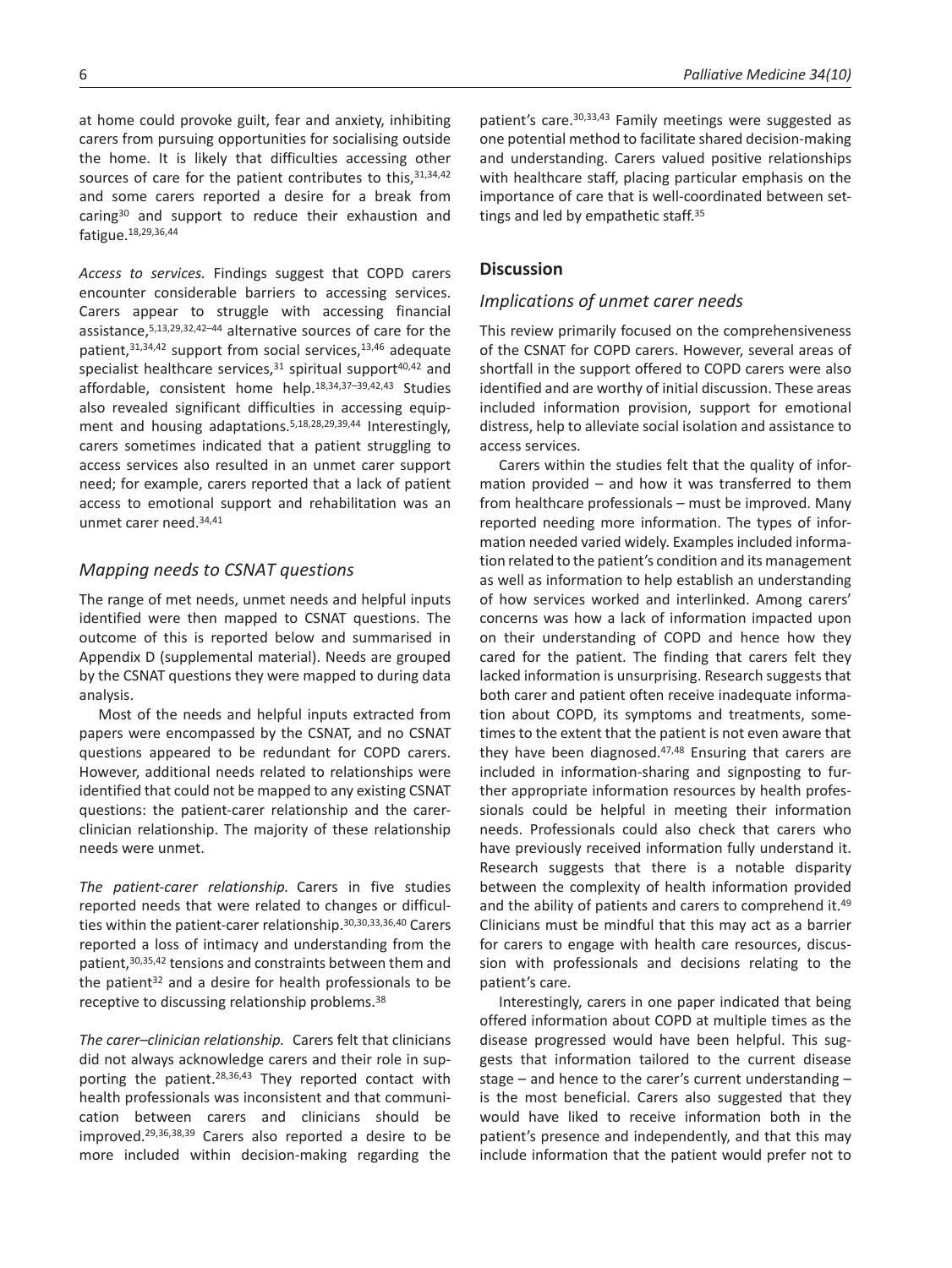know at that time. For example, some of the patients within the papers did not want to receive information relating to how their disease will progress, end-of-life care or the dying process. However, this knowledge could help carers to plan for the future or prepare for the patient's death and as such could be an important for carers. Some services have gone as far as to offer separate clinic appointments for carers and patients, acknowledging that the priorities and informational needs of these individuals may differ.<sup>50</sup>

The review revealed further areas where health professionals may be able to make a considerable difference for COPD carers. It appears that support to help carers engage socially and pursue interests outside the home would be of significant benefit to this group. Loneliness is a common issue among carers that is exacerbated by a range of factors, including financial difficulties and a lack of access to alternative sources of care for the patient.<sup>51</sup> Given that unmet needs for financial assistance and input from formal care were also reported by carers in the review, it is possible that improving access to these may be helpful in reducing social isolation for COPD carers.

Health professionals could also play an important role in meeting the unmet need for emotional support revealed during the review. This support may involve promoting access to services that could help to reduce carer distress. Carers indicated that peer support or access to individuals to discuss their worries with  $-$  potentially including healthcare professionals – would be useful. Carers wanted staff to acknowledge carer distress and to demonstrate an understanding of the emotional impact caring can have on the wellbeing of carers.

There are other potential ways to address carer distress that healthcare professionals could consider. Given that access to services was a difficulty for carers within the review, ensuring that professionals are aware of appropriate signposting or local resources to help carers manage their mental health may be helpful, including wellbeing services, support lines or local support groups. Making sure carers are also aware of how to get help for the patient in an emergency – for example, establishing a contingency plan as to who would provide care should the carer become ill – also appears to be indicated given that this was noted as a specific source of distress and worry in two papers. It may be that managing emotions and worries could be linked to the aforementioned unmet need to reduce social isolation. Social isolation is associated with distress and poorer mental health outcomes, while social support – specifically emotional support – offers a protective effect against mental health conditions such as depression.52,53 By enabling carers to enrich their social lives, they may find they are able to engage in protective, meaningful activities and find others with whom they can share their worries. Healthcare professionals can take a

Effective palliative care also appears to have a potential role in reducing emotional distress for carers. Historically, the provision of palliative care for COPD patients and their carers has not been on par with the care provided for patients with other conditions.<sup>6–8</sup> Aside from the previously mentioned information deficits regarding the future course of the illness and the dying process, carers also reported a variety of unmet emotional needs relating to end-of-life care, including the need for better access to bereavement support. Carers also reported fears and anxiety related to the patient's impending death. This distress could potentially be relieved by support and discussion with appropriate palliative care professionals to help demystify end-of-life issues and prepare carers for what is to come.

A recurring finding was that clinicians may be able to improve the experience of carers by making them aware of, and facilitating access to, useful services. Carers reported a lack of signposting to services that could improve their quality of life or their ability to provide care. This included palliative care services, equipment services, experts who could provide assistance for financial and legal matters, affordable home help, peer support, services that could provide alternative sources of care for the patient and social care services. Health professionals could contribute to an improvement in signposting by ensuring that they are comprehensive in their assessment of the carer's needs and are responsive in providing appropriate referrals and information for carers to access the services they require. Interestingly, studies also suggested that sometimes patients struggling to access services resulted in unmet support needs for carers; these included carers reporting a lack of patient access to rehabilitation and emotional support as an unmet carer support need. This may be related to the potential for these services to help reduce the burden on carers by maximising the function and independence of patients and through connecting patients to other individuals with whom they can share their worries. In terms of the benefits of rehabilitation to carers, research suggests that carers can derive relational and emotional benefits from services that help patients to increase their independence.54

In summary, a major finding of the review is the number of, and variety in, unmet support needs among COPD carers. It is likely that these individuals would benefit from identification of their needs in a timely and comprehensive way that leads to appropriate and tailored support from health and social care professionals. Utilisation of the CSNAT Intervention to identify support needs and develop an action plan to meet these needs may be one way of accomplishing this although, as we now discuss, the review also indicates that the CSNAT may need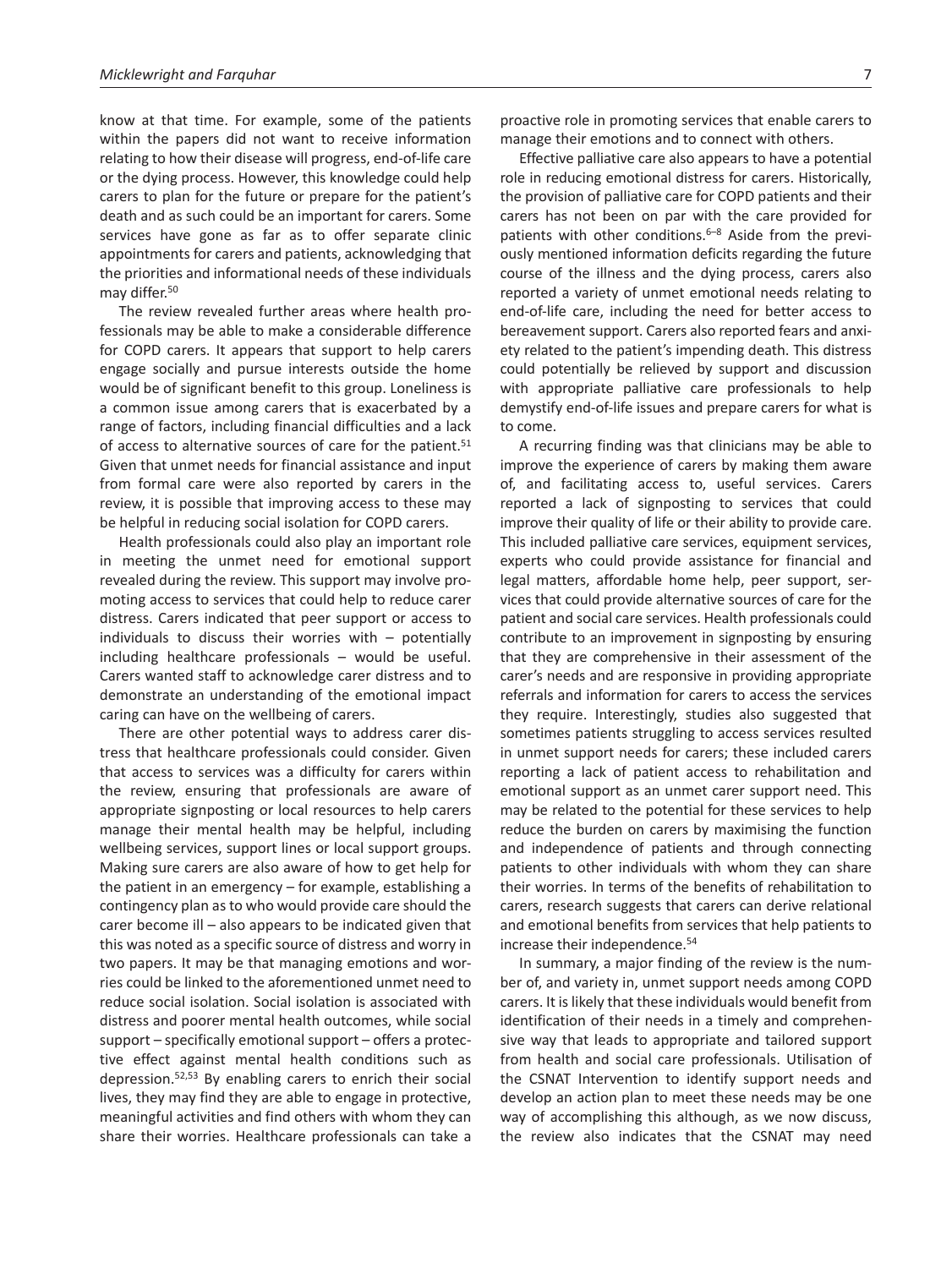adaptation to more fully enable the support needs of COPD carers to be identified and addressed.

# *Comprehensiveness of the CSNAT for COPD carers*

Mapping the support needs of COPD carers to the CSNAT suggests that while none of the CSNAT questions are redundant, some adaptation of the tool may be required to ensure comprehensiveness for COPD, that is, that all potential COPD carer needs are encompassed.

The first category of support needs that did not appear to be covered by existing questions on the tool related to changes in the patient-carer relationship. It is worth considering that providing informal care can sometimes strengthen the patient-carer bond rather than leading to a deterioration in this relationship.35 However, for individuals experiencing relationship difficulties inclusion of this within the CSNAT may be beneficial, particularly as carers within the review suggested discussing relationship problems with health professionals may be a useful option. Interestingly, a similar finding was made by the CSNAT developers when investigating its potential utility with carers of patients with MND. While most MND carer support needs mapped onto CSNAT questions, the researchers also reported additional 'relationship issues warranting further consideration'.55 It appears that MND and COPD carers may experience relationship difficulties that did not emerge in the original CSNAT study with predominantly end-stage cancer carers. There are a number of possible explanations for this. Differences in the respective trajectories and length of the caring role in these conditions may influence the patient-carer relationship over time in different ways, though no definitive conclusions regarding causation can be made without further investigation.

The discovery of support needs in relation to the carerclinician relationship could also necessitate adaptation of the CSNAT. From the review, it appears carers sometimes experience difficulties within their interactions with health professionals which they struggle to resolve. Carers may benefit from being able to raise these concerns when completing the CSNAT to ensure that the support they are receiving is appropriate to meet their needs. As such, amendment of the CSNAT to encapsulate relationship difficulties may be appropriate to ensure it is comprehensive for COPD carers.

Given that both of these needs relate to relationships, it is proposed that the addition of a single appropriately worded question about relationships may address this.

# *Limitations*

This review utilised a systematic methodology and followed PRISMA guidelines<sup>21</sup> to provide a comprehensive overview of COPD carer support needs. However, limitations remain, particularly in relation to sources of potentially relevant

data that were excluded for pragmatic reasons. It is acknowledged that the inclusion of grey literature could have provided a more comprehensive evidence synthesis and might have reduced the impact of any publication bias on results.56 In addition, the exclusion of non-English papers and those published outside of the search period may mean that potentially relevant data were missed. Also, authors of papers included in the review were not contacted as field experts, which might have identified further literature not captured by the search.

Two further limitations relate to the nature of the empirical work in the included papers, which may indicate wider issues in carer research: (1) gender imbalance and (2) recruitment.

The majority of the participants within papers were female. This gender imbalance may reflect female carers outnumbering male carers in the general population.57,58 However, other factors related to study design may have affected recruitment. For example, male carers report that they have different needs to female carers and do not always identify with the 'carer' label, particularly if they are in employment.59 Hence, studies attempting to use the term 'carer' may have been more likely to alienate potential male participants. The inclusion of two papers with a sole focus on male carers increases the relevance of the review findings to this group, but the lower number of male participants in studies could reflect a gap in the literature that may be a useful area to address in future research on COPD carers.

In addition to this, several studies within the review struggled with recruiting carers. One study used a range of methods and sites to recruit but was unable to reach their recruitment goals.<sup>43</sup> The study researchers considered whether this again may have been affected by a disparity between how carers self-identify and how they are labelled by others – specifically, whether individuals see themselves as 'carers'. Many studies also recruited carers through patients or required the explicit consent of the patient to proceed. While pragmatic and understandable, this places patients in a 'gatekeeping' role which influence which carers were able to consider and participate in studies.<sup>60</sup> For example, data might not be collected from carers where the patient-carer relationship is poor. Farquhar et al.28 acknowledge this limitation, though they also state that they felt the discovery of patient-carer tension in interviews was an encouraging sign that their recruitment approach had not compromised their findings. An additional difficulty encountered was the issue of carers having to balance study participation with their caring responsibilities, with some carers dropping out partway through the process as the patient became ill.<sup>33,61,62</sup>

# *What this review adds*

Four pre-existing review papers were identified and included within this review. Two of these, however, were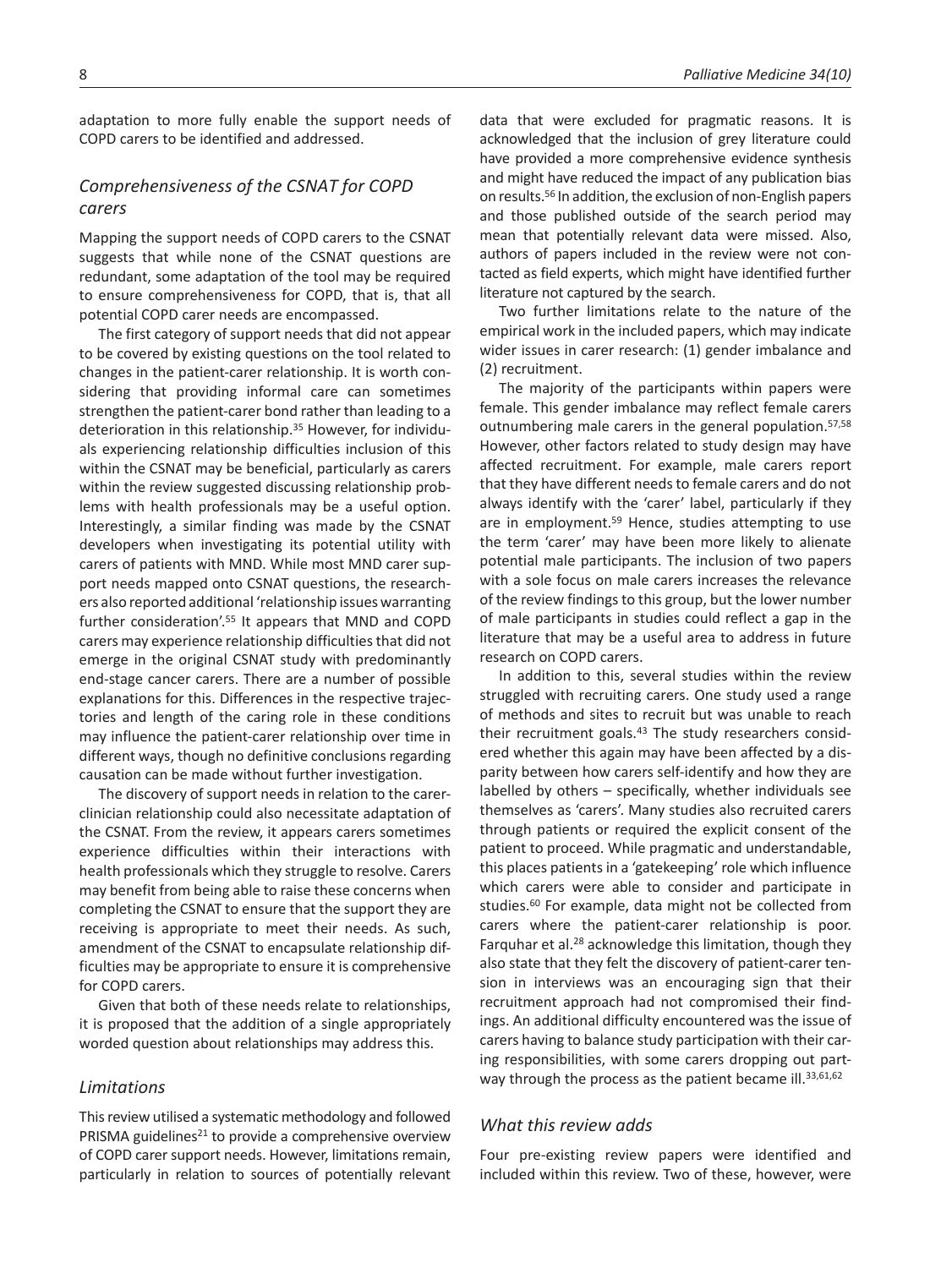narrative reviews which do not state a methodology or use systematic searching,<sup>18,35</sup> The third investigated the impacts of caring and existing interventions rather than support needs,<sup>13</sup> and the fourth had a search period of 1990–2007. This current review therefore adds a decade of published findings providing a more contemporary picture of support needs of COPD carers.16

This review forms one component of a study to explore aspects of validity of the CSNAT in COPD given its increasing use in this carer group. Follow-on empirical work with COPD carers will investigate the face and content validity of a revised CSNAT (revised to include a question about relationships) and explore their views on mechanisms for delivery of the CSNAT intervention in clinical practice to carers of patients with COPD.

# **Conclusion**

Individuals who support people with COPD have a range of support needs, many of which appear to be unmet. Health professionals could play an important role in enabling these needs to be addressed. However, needs must first be identified, and this could be accomplished through comprehensive person-centred assessment. The CSNAT may be a suitable tool to assess carer support needs; however, the current version of the tool would benefit from the addition of a question relating to relationships in order to be fully comprehensive of the needs of COPD carers.

### **Acknowledgements**

This study utilises the Carer Support Needs Assessment Tool (CSNAT) devised by Dr Gail Ewing and Prof Gunn Grande (Copyright © 2009 University of Cambridge (Centre for Family Research)/The University of Manchester (School of Nursing, Midwifery and Social Work)). All rights are reserved. A licence was obtained granting permission to use the CSNAT for the project. The authors additionally thank Dr Gail Ewing and Carole Gardener (University of Cambridge) for advice and guidance. Aspects of the work have been previously published as conference abstracts for the Annual Marie Curie Palliative Care Research Conference 2018, Hospice UK Conference 2019 and Primary Care Respiratory Society Conference 2019.

#### **Author contributions**

Both authors contributed towards designing the review, data analysis and synthesis; drafting and editing the manuscript; and gave the final approval of the version to be published.

### **Declaration of conflicting interests**

The author(s) declared no potential conflicts of interest with respect to the research, authorship, and/or publication of this article.

### **Funding**

The author(s) disclosed receipt of the following financial support for the research, authorship, and/or publication of this article:

K.M. is currently supported by Research Capability Funding from the Norfolk and Waveney CCGs, administered by the Norfolk and Suffolk Primary and Community Care Research Office. M.F. was supported by the National Institute for Health Research (NIHR) Applied Research Collaboration (ARC EoE) programme. The views expressed are those of the authors, and not necessarily those of the NIHR, NHS or Department of Health and Social Care.

# **ORCID iDs**

Kerry Micklewright **b** <https://orcid.org/0000-0002-7559-5219> Morag Farquhar **b** <https://orcid.org/0000-0001-7991-7679>

### **Supplemental material**

Supplemental material for this article is available online.

### **References**

- 1. Thomas C, Morris S, McIllmurray M, et al. The psychosocial needs of cancer patients and their main carers. Project report. Institute for Health Research, Lancaster University, Lancaster, 2001 (National Institute for Clinical Excellence (NICE). Guidance on cancer services: improving supportive and palliative care for adults with cancer. The manual. London: NICE, 2004).
- 2. Farquhar M, Ewing G, Moore C, et al. How prepared are informal carers of patients with advanced COPD and what are their support needs? Baseline data from an ongoing longitudinal study. *BMJ Support Palliat Care* 2014; 4: 111.
- 3. Gatti V, Banfi P, Centanni S, et al. Enlightening chronic obstructive pulmonary disease through patients' and caregivers' narratives. *Int J Chron Obstruct Pulmon Dis* 2018; 13: 3095–3105.
- 4. Alhaddad B, Taylor KMG, Robertson T, et al. Assistance of family carers for patients with COPD using nebulisers at home: a qualitative study. *Eur J Hosp Pharm Sci Pract* 2016; 23(3): 156–160.
- 5. Spence A, Hasson F, Waldron M, et al. Active carers: living with chronic obstructive pulmonary disease. *Int J Palliat Nurs* 2008; 14(8): 368–372.
- 6. Gore JM, Brophy CJ and Greenstone MA. How well do we care for patients with end stage chronic obstructive pulmonary disease (COPD)? A comparison of palliative care and quality of life in COPD and lung cancer. *Thorax* 2000; 55(12): 1000–1006.
- 7. Goodridge D, Lawson J, Duggleby W, et al. Health care utilization of patients with chronic obstructive pulmonary disease and lung cancer in the last 12 months of life. *Respr Med* 2008; 102(6): 885–891.
- 8. Roberts CM, Seiger A, Buckingham RJ, et al. Clinician perceived good practice in end-of-life care for patients with COPD. *Palliat Med* 2008; 22(7): 855–858.
- 9. Kristjanson LJ and Aoun S. Palliative care for families: remembering the hidden patients. *Can J Psychiatry* 2004; 49(6): 359–365.
- 10. Seamark DA, Blake SD, Seamark CJ, et al. Living with severe chronic obstructive pulmonary disease (COPD): perceptions of patients and their carers: an interpretative phenomenological analysis. *Palliat Med* 2004; 18(7): 619–625.
- 11. Pinto RA, Holanda MA, Medeiros MMC, et al. Assessment of the burden of caregiving for patients with chronic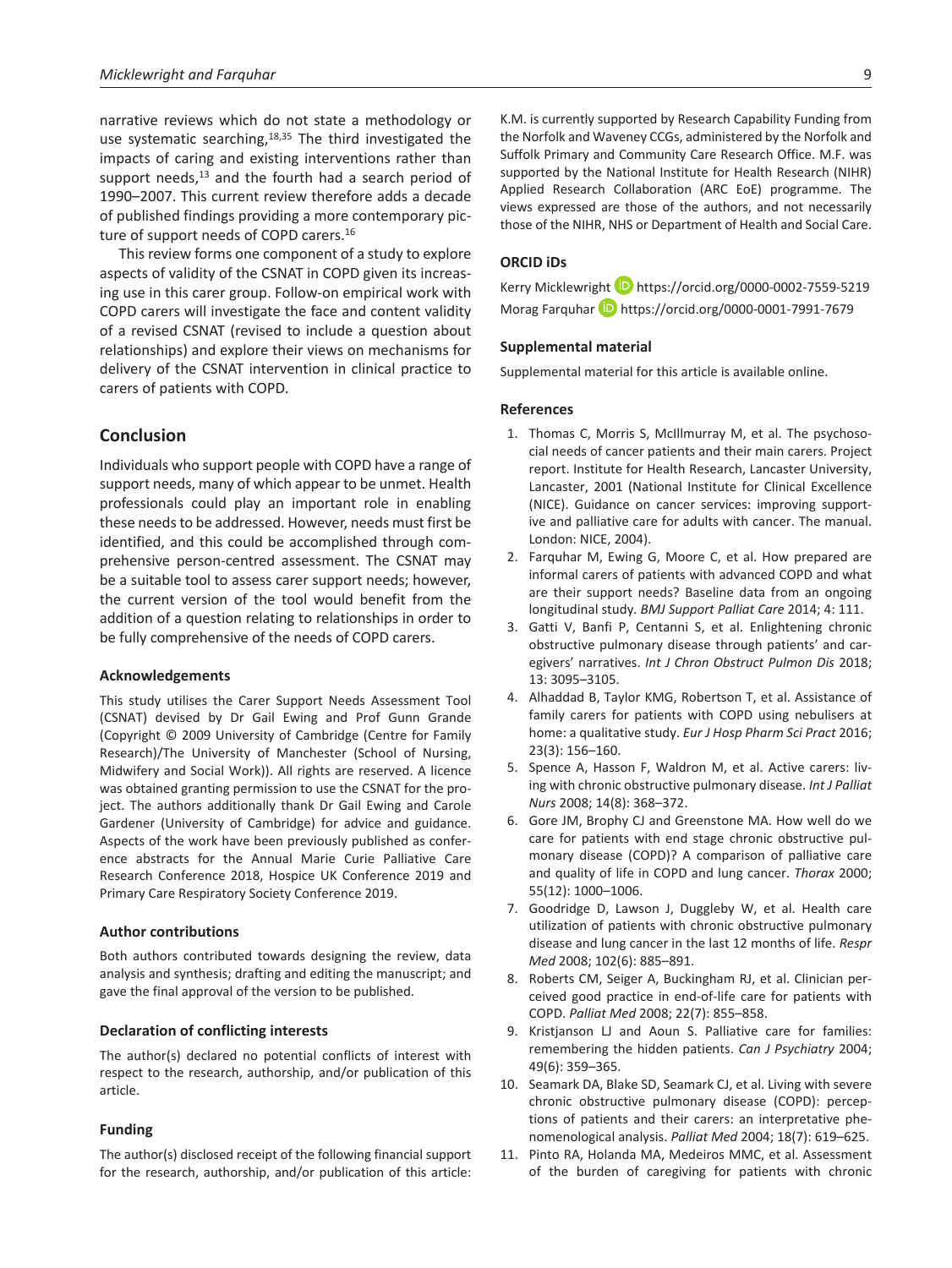obstructive pulmonary disease. *Respr Med* 2007; 101(11): 2402–2408.

- 12. Miravitlles M, Peña-Longobardo LM, Oliva-Moreno J, et al. Caregivers' burden in patients with COPD. *Int J Chron Obstruct Pulmon Dis* 2015; 10: 347–356.
- 13. Cruz J, Marques A and Figueiredo D. Impacts of COPD on family carers and supportive interventions: a narrative review. *Health Soc Care Community* 2017; 25(1): 11–25.
- 14. Ewing G and Grande G. Development of a Carer Support Needs Assessment Tool (CSNAT) for end-of-life care practice at home: a qualitative study. *Palliat Med* 2012; 27(3): 244–256.
- 15. Ewing G and Grande G. Providing comprehensive, person-centred assessment and support for family carers towards the end of life, 2018, [https://www.hospiceuk.](https://www.hospiceuk.org/docs/default-source/What-We-Offer/Care-Support-Programmes/Research/carers-report�-10-recommendations-for-achieving-organisational-change_final.pdf?sfvrsn=0) [org/docs/default-source/What-We-Offer/Care-Support-](https://www.hospiceuk.org/docs/default-source/What-We-Offer/Care-Support-Programmes/Research/carers-report�-10-recommendations-for-achieving-organisational-change_final.pdf?sfvrsn=0)[Programmes/Research/carers-report—-10-recommen](https://www.hospiceuk.org/docs/default-source/What-We-Offer/Care-Support-Programmes/Research/carers-report�-10-recommendations-for-achieving-organisational-change_final.pdf?sfvrsn=0)[dations-for-achieving-organisational-change\\_final.](https://www.hospiceuk.org/docs/default-source/What-We-Offer/Care-Support-Programmes/Research/carers-report�-10-recommendations-for-achieving-organisational-change_final.pdf?sfvrsn=0) [pdf?sfvrsn=0](https://www.hospiceuk.org/docs/default-source/What-We-Offer/Care-Support-Programmes/Research/carers-report�-10-recommendations-for-achieving-organisational-change_final.pdf?sfvrsn=0) (accessed August 2019).
- 16. Caress A-L, Luker KA, Chalmers KI, et al. A review of the information and support needs of family carers of patients with chronic obstructive pulmonary disease. *J Clin Nurs* 2009; 18(4): 479–491.
- 17. Department of Health and Social Care. Recognised, valued and supported: next steps for the carers strategy, 2010, [https://www.gov.uk/government/publications/recognised](https://www.gov.uk/government/publications/recognised-valued-and-supported-next-steps-for-the-carers-strategy)[valued-and-supported-next-steps-for-the-carers-strategy](https://www.gov.uk/government/publications/recognised-valued-and-supported-next-steps-for-the-carers-strategy) (accessed August 2019).
- 18. Farquhar M. Assessing carer needs in chronic obstructive pulmonary disease. *Chron Respir Dis* 2017; 15(1): 26–35.
- 19. Murray SA, Kendall M, Boyd K, et al. Illness trajectories and palliative care. *BMJ* 2005; 330(7498): 1007–1011.
- 20. Tashakkori A and Teddlie C. *Mixed methodology: combining qualitative and quantitative approaches*. Thousand Oaks, CA: SAGE, 2008.
- 21. Moher D, Liberati A, Tetzlaff J, et al. Preferred reporting items for systematic reviews and meta-analyses: the PRISMA statement. *PLoS Med* 2009; 6(7): e1000097.
- 22. Carers UK. Missing out: the identification challenge, 2016, [https://www.carersuk.org/for-professionals/policy/policy](https://www.carersuk.org/for-professionals/policy/policy-library/missing-out-the-identification-challenge)[library/missing-out-the-identification-challenge](https://www.carersuk.org/for-professionals/policy/policy-library/missing-out-the-identification-challenge) (accessed August 2019).
- 23. Bradshaw J. The taxonomy of social need. In: McLachlan G (ed.) *Problems and progress in medical care*. Oxford: Oxford University Press, 1972, pp. 69–82.
- 24. Critical Appraisal Skills Programme. CASP Qualitative Checklist, 2018, [https://casp-uk.net/wp-content/uploads/](https://casp-uk.net/wp-content/uploads/2018/01/CASP-Qualitative-Checklist-2018.pdf) [2018/01/CASP-Qualitative-Checklist-2018.pdf](https://casp-uk.net/wp-content/uploads/2018/01/CASP-Qualitative-Checklist-2018.pdf) (accessed June 2020).
- 25. Downes MJ, Brennan ML, Williams HC, et al. Development of a critical appraisal tool to assess the quality of crosssectional studies (AXIS). *BMJ Open* 2016; 6(12): e011458.
- 26. La Torre G, Backhaus I and Mannocci A. Rating for narrative reviews: concept and development of the International Narrative Systematic Assessment tool. *Sense Sci* 2015; 2(1): 31–35.
- 27. Booth S, Silvester S and Todd C. Breathlessness in cancer and chronic obstructive pulmonary disease: using a qualitative approach to describe the experience of patients and carers. *Palliat Support Care* 2003; 1(4): 337–344.
- 28. Farquhar M, Penfold C, Benson J, et al. Six key topics informal carers of patients with breathlessness in advanced disease want to learn about and why: MRC phase I study to inform an educational intervention. *PLoS ONE* 2017; 12(5): e0177081.
- 29. Hasson F, Spence A, Waldron M, et al. Experiences and needs of bereaved carers during palliative and end-of-life care for people with chronic obstructive pulmonary disease. *J Palliat Care* 2009; 25(3): 157–163.
- 30. Bergs D. 'The Hidden Client' women caring for husbands with COPD: their experience of quality of life. *J Clin Nurs* 2002; 11(5): 613–621.
- 31. Figueiredo D, Jácome C, Gabriel R, et al. Family care in chronic obstructive pulmonary disease: what happens when the carer is a man? *Scand J Caring Sci* 2016; 30(4): 721–730.
- 32. Gabriel R, Figueiredo D, Jácome C, et al. Day-to-day living with severe chronic obstructive pulmonary disease: towards a family-based approach to the illness impacts. *Psychol Health* 2014; 29(8): 967–983.
- 33. Bove DG, Zakrisson A-B, Midtgaard J, et al. Undefined and unpredictable responsibility: a focus group study of the experiences of informal caregiver spouses of patients with severe COPD. *J Clin Nurs* 2016; 25(3–4): 483–493.
- 34. Takata S, Washio M, Moriwaki A, et al. Burden among caregivers of patients with chronic obstructive pulmonary disease with long-term oxygen therapy. *Int Med J* 2008; 15: 53–57.
- 35. Nakken N, Janssen DJA, van den Bogaart EHA, et al. Informal caregivers of patients with COPD: home sweet home? *Eur Respir Rev* 2015; 24(137): 498–504.
- 36. Ek K, Ternestedt B-M, Andershed B, et al. Shifting life rhythms: couples' stories about living together when one spouse has advanced chronic obstructive pulmonary disease. *J Palliat Care* 2011; 27: 189–197.
- 37. Lindqvist G, Albin B, Heikkilä K, et al. Conceptions of daily life in women living with a man suffering from chronic obstructive pulmonary disease. *Prim Health Care Res Dev* 2012; 14: 40–51.
- 38. Lindqvist G, Heikkilä K, Albin B, et al. Conceptions of daily life in men living with a woman suffering from chronic obstructive pulmonary disease. *Prim Health Care Res Dev* 2012; 14(2): 140–150.
- 39. Philip J, Gold M, Brand C, et al. Facilitating change and adaptation: the experiences of current and bereaved carers of patients with severe chronic obstructive pulmonary disease. *J Palliat Med* 2014; 17(4): 421–427.
- 40. Currow DC, Farquhar M, Ward AM, et al. Caregivers' perceived adequacy of support in end-stage lung disease: results of a population survey. *BMC Pulm Med* 2011; 11: 55.
- 41. Currow DC, Ward A, Clark K, et al. Caregivers for people with end-stage lung disease: characteristics and unmet needs in the whole population. *Int J Chron Obstruct Pulmon Dis* 2008; 3(4): 753–762.
- 42. Woolfe P, McMillan M and Conway J. The needs of caregivers of people with COPD: a study. *Aust J Prim Health* 2007; 13: 28–35.
- 43. Hynes G, Stokes A and McCarron M. Informal care-giving in advanced chronic obstructive pulmonary disease: lay knowledge and experience. *J Clin Nurs* 2012; 21(7–8): 1068–1077.